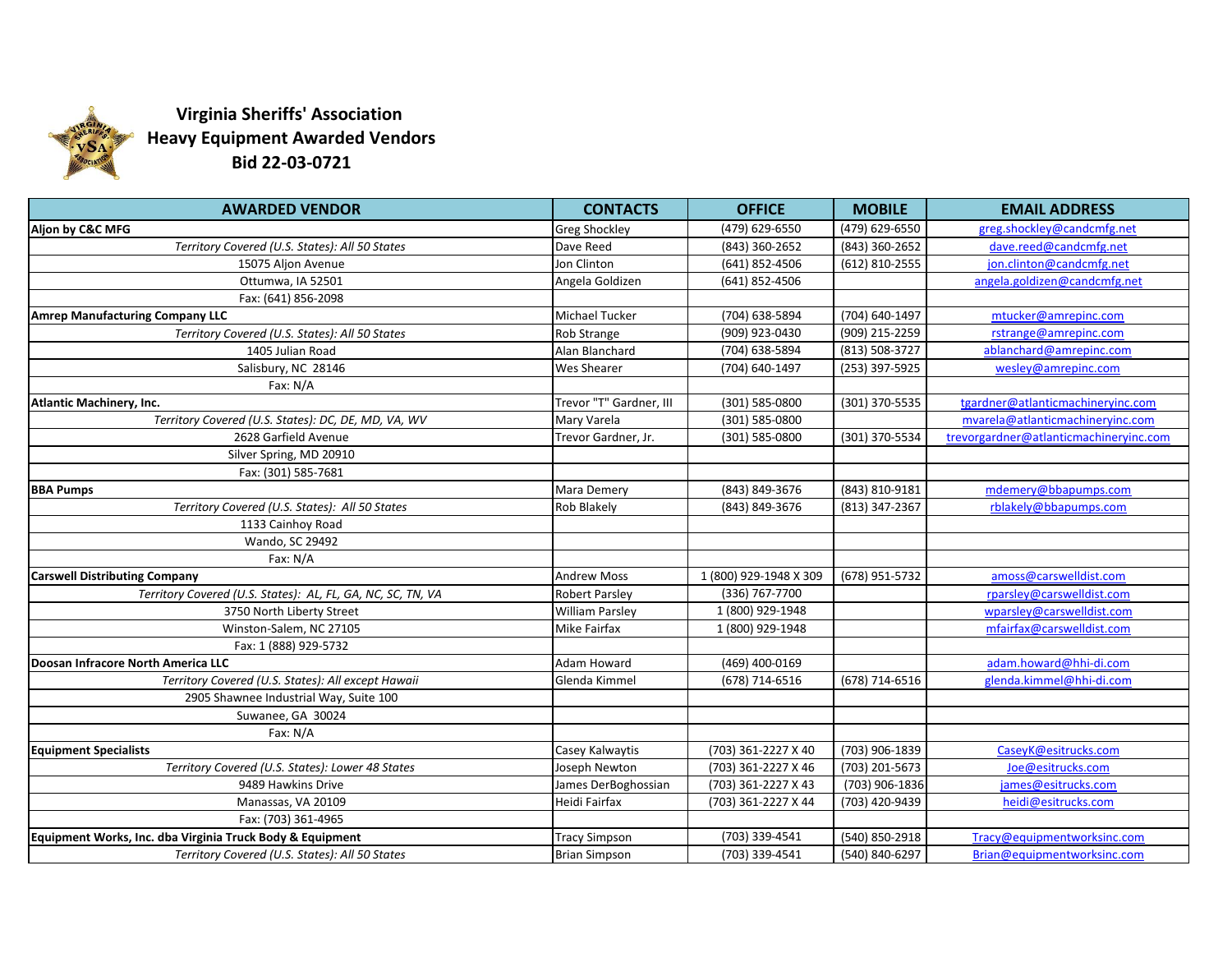| 7905 Hill Park Court                                                                | <b>Steve Welch</b>     | (703) 550-2685       |                | Steve@equipmentworksinc.com |
|-------------------------------------------------------------------------------------|------------------------|----------------------|----------------|-----------------------------|
| Lorton, VA 22079                                                                    |                        |                      |                |                             |
| Fax: (703) 399-4542                                                                 |                        |                      |                |                             |
| Excel Truck Group - Chester, VA                                                     | Dan Coutu              | (804) 768-4600       | (804) 363-5688 | dcoutu@exceltg.com          |
| Territory Covered (U.S. States): Middle VA, NC                                      | Jeff Strader           | $(804) 768 - 4600$   | (804) 347-1379 | jstrader@exceltg.com        |
| 901 West Hundred Road                                                               | George McCray          | (804) 768-4600       | (804) 347-5084 | gmccray@exceltg.com         |
| Chester, VA 23836                                                                   | Pat Diaz               | (804) 768-4600       | (804) 768-4600 | pdiaz@exceltg.com           |
| Fax: N/A                                                                            |                        |                      |                |                             |
| Excel Truck Group - Roanoke, VA                                                     | <b>Tommy Morgan</b>    | (540) 777-7700       | (540) 588-7030 | tmorgan@exceltg.com         |
| Territory Covered (U.S. States): VA                                                 | Ben Hayden             | (540) 777-7700       | (540) 312-3585 | bhayden@exceltg.com         |
| 267 Lee Hwy                                                                         | Shane Brown            | (540) 777-7700       | (540) 580-4045 | sbrown@exceltg.com          |
| Roanoke, VA 24019                                                                   | Josh Wilkinson         | (540) 777-7700       | (540) 589-8797 | jwilkinson@exceltg.com      |
| Fax: (540) 777-7716                                                                 |                        |                      |                |                             |
| <b>Excel Truck Group - Weyers Cave, VA</b>                                          | Dan Smith              | (540) 234-0999       | (540) 578-0658 | dansmith@exceltg.com        |
| Territory Covered (U.S. States): All 50 States                                      | Alvin Showalter        | (540) 234-0999       | (540) 746-2680 | ashowalter@exceltg.com      |
| 3243 Lee Highway                                                                    |                        |                      |                |                             |
| Weyers Cave, VA 24486                                                               |                        |                      |                |                             |
| Fax: (540) 234-0997                                                                 |                        |                      |                |                             |
| Fecon, LLC                                                                          | Mike Kucharski         | (513) 696-4430 X 109 |                | mkucharski@fecon.com        |
| Territory Covered (U.S. States): All 50 States                                      |                        |                      |                |                             |
| 3460 Grant Drive                                                                    |                        |                      |                |                             |
| Lebanon, OH 45036                                                                   |                        |                      |                |                             |
| Fax: (513) 696-4432                                                                 |                        |                      |                |                             |
| <b>Godwin Manufacturing Co., Inc.</b>                                               | Chris Bernhard         | (910) 321-8917       | (910) 890-3835 | cbernhard@godwinmfg.com     |
| Territory Covered (U.S. States): All 50 States                                      | Kristie Stockman       | (919) 756-9112       | (919) 756-9112 | kstockman@godwin-group.net  |
| 17665 US 421 S.                                                                     | <b>Earl Manning</b>    | (910) 892-0141       | (910) 890-9728 | emanning@godwin-group.net   |
| Dunn, NC 28334                                                                      | Pat Godwin, Jr.        | (910) 890-0263       | (910) 890-0263 | jrgodwin@godwinmfg.com      |
| Fax: (910) 892-7402                                                                 |                        |                      |                |                             |
| <b>GSP Marketing</b>                                                                | Dave Cote              | (814) 445-5866       | (704) 608-8126 | dave@g-sproducts.com        |
| Territory Covered (U.S. States): All states East of the Rocky Mountains             | Janie Heminiger        | (814) 445-5866 X 101 |                | janie@g-sproducts.com       |
| 322 Lavansville Rd.                                                                 |                        |                      |                |                             |
| Somerset, PA 15501                                                                  |                        |                      |                |                             |
| Fax: (814) 443-4966                                                                 |                        |                      |                |                             |
| <b>Holland Pump Company</b>                                                         | <b>Robert Hennessy</b> | (561) 697-3333       | (386) 872-0403 | roberth@hollandpump.com     |
| Territory Covered (U.S. States): All 50 States and Territories                      | Jarrod Williamson      | (561) 697-3333       | (910) 650-9217 | jarrod@hollandpump.com      |
| 7312 Westport Place                                                                 | Carl Calabrese         | (561) 697-3333       | (386) 424-6241 | carlc@hollandpump.com       |
| West Palm Beach, FL 33413                                                           | Doug Wyckoff           | (561) 697-3333       | (954) 999-2804 | dougw@hollandpump.com       |
| Fax: (561) 683-7247                                                                 |                        |                      |                |                             |
| Infrastructure Solutions Group (ISG) - Formerly Virginia Public Works Equipment Co. | Pete Kurz              | (804) 730-4040       | (804) 774-0807 | pete@weareISG.com           |
| Territory Covered (U.S. States): VA                                                 | Eric Rocchiccioli      | (804) 730-4040       |                | eric@weareISG.com           |
| 8383 Old Richfood Road                                                              | <b>Brad Paine</b>      | (804) 730-4040       | (804) 994-3021 | brad@weareISG.com           |
| Mechanicsville, VA 23116                                                            |                        |                      |                |                             |
| Fax: (804) 730-4343                                                                 |                        |                      |                |                             |
| Lawrence Trailer & Truck Equipment - Ashland, VA                                    | Scott Lambert          | (804) 798-6006       | (804) 399-4800 | slambert@lawrencette.com    |
| Territory Covered (U.S. States): MD, NC, SC, VA, WV                                 | <b>Dennis Elliott</b>  | (540) 966-4443       | (540) 816-0430 | delliott@lawrencette.com    |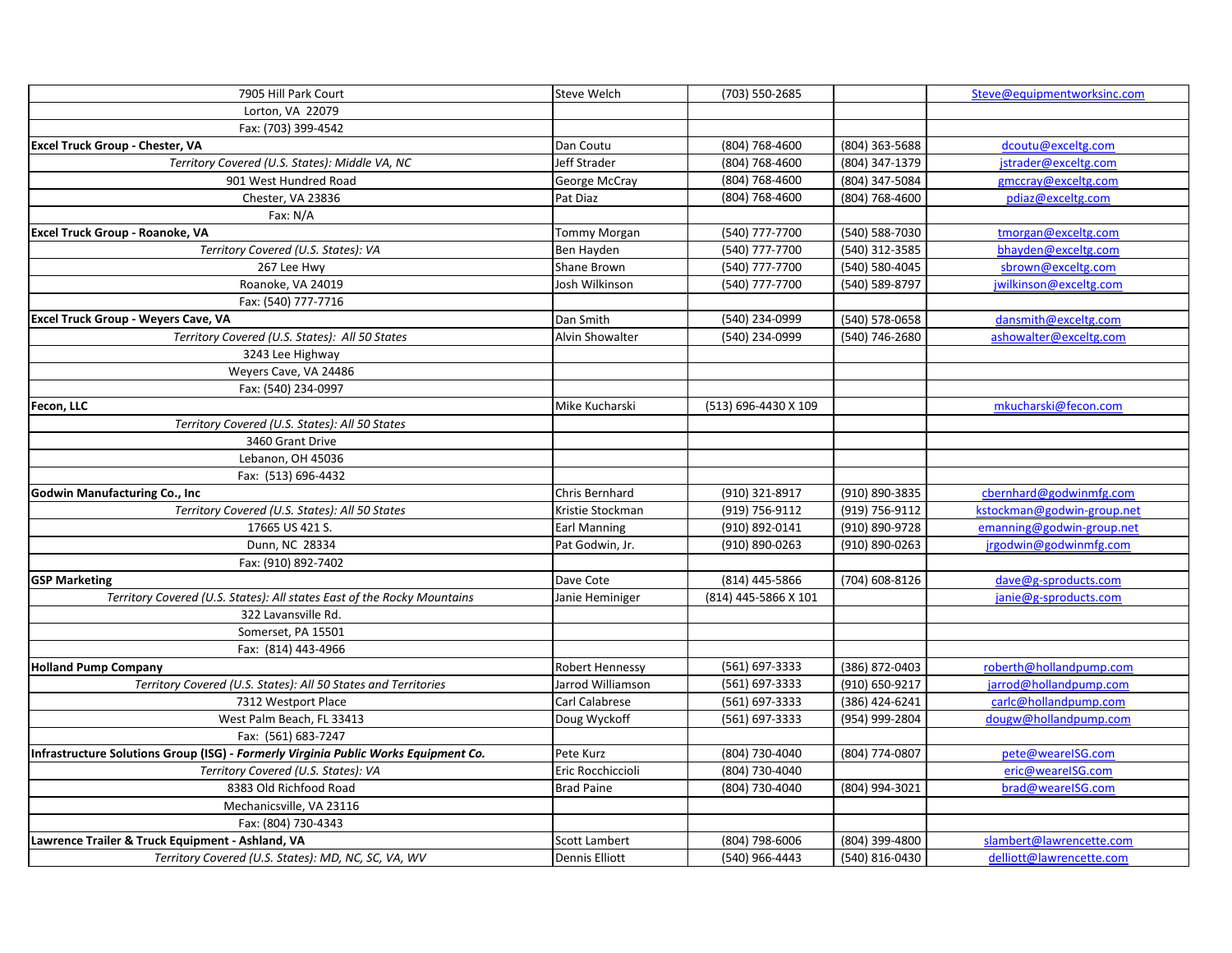| 11362 Washingon Highway                             |                       |                       |                |                                   |
|-----------------------------------------------------|-----------------------|-----------------------|----------------|-----------------------------------|
| Ashland, VA 23005                                   |                       |                       |                |                                   |
| Fax: (804) 798-6008                                 |                       |                       |                |                                   |
| Lawrence Trailer & Truck Equipment - Roanoke, VA    | <b>Dennis Elliott</b> | (540) 816-0430        | (540) 816-0430 | delliott@lawrencette.com          |
| Territory Covered (U.S. States): MD, NC, SC, VA, WV | Ray Houff             | (540) 966-6406        | (540) 588-1166 | rhouff@lawrencette.com            |
| 872 Lee Highway, Suite 102                          |                       |                       |                |                                   |
| Roanoke, VA 24019                                   |                       |                       |                |                                   |
| Fax: N/A                                            |                       |                       |                |                                   |
| <b>Maintainer Corporation</b>                       | <b>Steve Tracy</b>    | (888) 688-7882        | (712) 541-0403 | stracy@maintainer.com             |
| Territory Covered (U.S. States): All 50 States      | Tom Wibben            | (888) 688-7882        |                | twibben@maintainer.com            |
| 1701 2nd Avenue                                     |                       |                       |                |                                   |
| Sheldon, IA 51201                                   |                       |                       |                |                                   |
| Fax: (712) 324-3526                                 |                       |                       |                |                                   |
| Maryland Industrial Trucks Inc.                     | <b>Tim Burns</b>      | (410) 636-1255        | (410) 200-7344 | tburns@mdindustrialtrucks.com     |
| Territory Covered (U.S. States): DC, DE, MD, VA     | Tom Rockstroh         | (410) 636-1255        |                | trockstroh@mdindustrialtrucks.com |
| 1330 W. Nursery Road                                | Evan Moore            | (410) 636-1255        | (413) 668-6896 | emoore@mdindustrialtrucks.com     |
| Linthicum, MD 21090                                 | George Rose, Jr.      | (410) 636-1255        |                | grosejr@mdindustrialtrucks.com    |
| Fax: N/A                                            |                       |                       |                |                                   |
| <b>Mid-Atlantic Waste Systems</b>                   | <b>Fred Seitz</b>     | (410) 820-7188        | (757) 328-7623 | fseitz@mawaste.com                |
| Territory Covered (U.S. States): MD, NJ, PA, VA, WV | Paul Nobles           | (757) 485-4200        | (757) 449-7066 | pnobles@mawaste.com               |
| 10641 Cordova Road                                  | Laura Haddaway        | (410) 820-7188 X 1010 |                | Ihaddaway@mawaste.com             |
| Easton, MD 21601                                    | Aaron Bonner          | (757) 485-4200        |                | abonner@mawaste.com               |
| Fax: (410) 820-9275                                 |                       |                       |                |                                   |
| Moridge Manufacturing, Inc./The Grasshopper Company | <b>Brent Dobson</b>   | (620) 345-8621        |                | bdobson@grasshoppermower.com      |
| Territory Covered (U.S. States): All 50 States      | Justin Eicher         | (620) 345-8621        |                | jeicher@grasshoppermower.com      |
| 105 S. Old Highway 81                               | Marlie Harper         | (620) 345-8621        |                | mharper@grasshoppermower.com      |
| Moundridge, KS 67107                                | Jay Johnson           | (620) 345-8621        |                | jjohnson@grasshoppermower.com     |
| Fax: N/A                                            |                       |                       |                |                                   |
| Norfolk Truck Center, Inc.                          | David Harlow          | (757) 622-6246        | (757) 639-9060 | dharlow@norfolktruckcenter.com    |
| Territory Covered (U.S. States): VA                 | Stewart W. Whitlow    | (757) 622-3246        | (304) 939-0781 | cwhitlow@norfolktruckcenter.com   |
| 736 Tidewater Drive                                 |                       |                       |                |                                   |
| Norfolk, VA 23504                                   |                       |                       |                |                                   |
| Fax: (757) 622-6020                                 |                       |                       |                |                                   |
| Otto Environmental System North America, Inc.       | John Van Ness         | (704) 467-4186        | (704) 467-4186 | John.VanNess@otto-usa.com         |
| Territory Covered (U.S. States): KY, NC, SC, VA, WV | Sandra Abdow          | (980) 275-5457        | (704) 579-3617 | Sandra.Abdow@otto-usa.com         |
| 12700 General Drive                                 | <b>Tammy Mobley</b>   | (704) 583-5265        |                | Tammy.Mobley@otto-usa.com         |
| Charlotte, NC 28273                                 | Travis Dowell, Sr.    | (704) 804-0806        |                | Travis.Dowell@otto-usa.com        |
| Fax: (704) 588-5250                                 |                       |                       |                |                                   |
| <b>Ox Bodies</b>                                    | Carmen Smothers       | (205) 442-9392        | (205) 442-9392 | csmothers@tbei.com                |
| Territory Covered (U.S. States): All 50 States      | Ray Van Dyke          |                       | (941) 321-9546 | rvandyke@tbei.com                 |
| 719 Columbus Street East                            |                       |                       |                |                                   |
| Fayette, AL 35555                                   |                       |                       |                |                                   |
| Fax: N/A                                            |                       |                       |                |                                   |
| Powell's Truck and Equipment, Inc.                  | Reggie Powell         | (434) 821-5935        | (434) 941-5054 | reggiep@powellstruck.com          |
| Territory Covered (U.S. States): Central VA         | <b>Terry Hogan</b>    | (434) 821-5935        | (434) 907-0344 | terryh@powellstruck.com           |